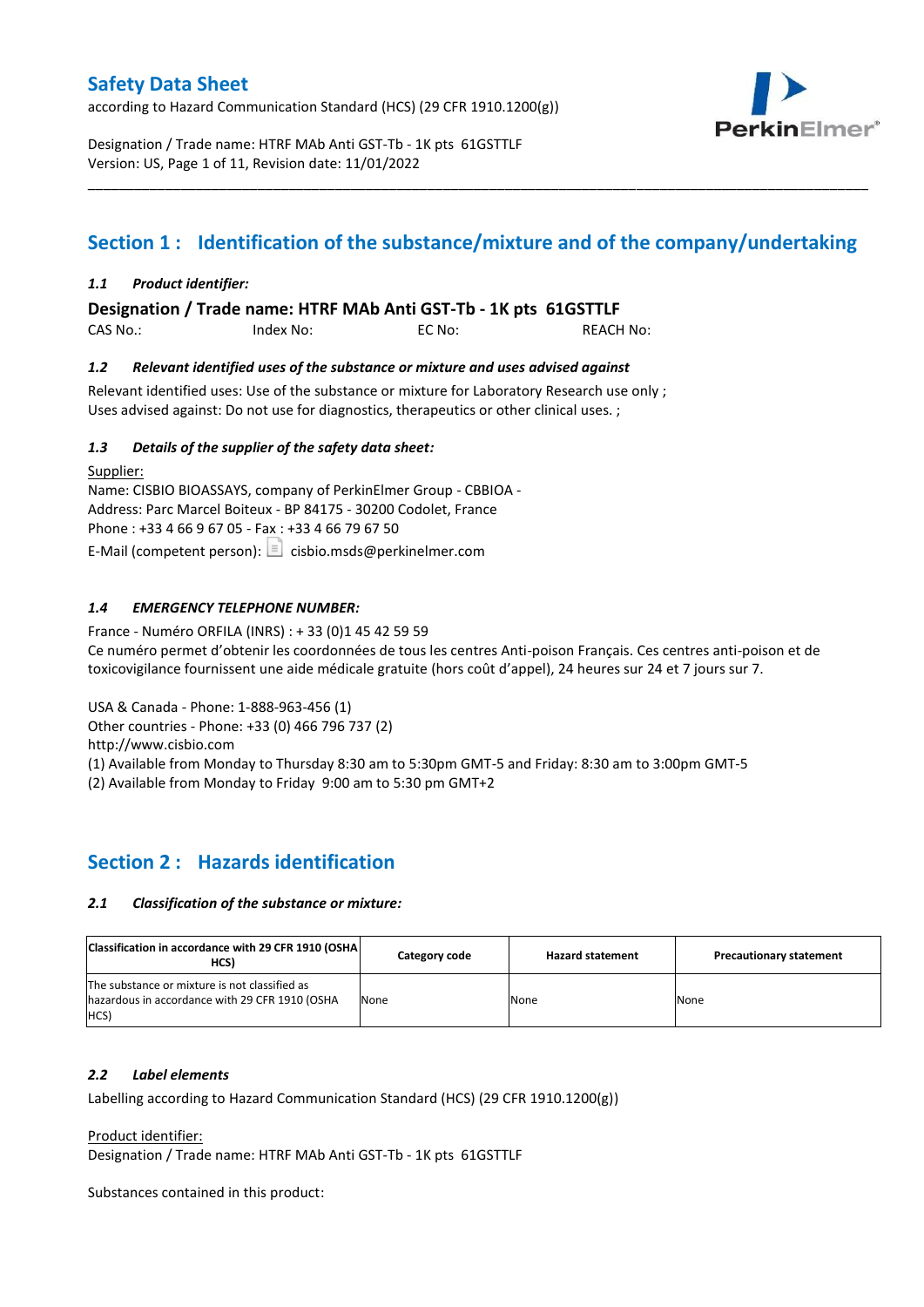according to Hazard Communication Standard (HCS) (29 CFR 1910.1200(g))

Designation / Trade name: HTRF MAb Anti GST-Tb - 1K pts 61GSTTLF Version: US, Page 2 of 11, Revision date: 11/01/2022



Hazard pictograms

Signal word:

Hazard and precautionary statements:

#### *2.3 Other hazards*

The mixture does not contain substances classified as 'Substances of Very High Concern' (SVHC) >= 0.1% published by the European CHemicals Agency (ECHA) under article 57 of REACH. The mixture satisfies neither the PBT nor the vPvB criteria for mixtures in accordance with annexe XIII of the REACH regulations EC 1907/2006. ;

\_\_\_\_\_\_\_\_\_\_\_\_\_\_\_\_\_\_\_\_\_\_\_\_\_\_\_\_\_\_\_\_\_\_\_\_\_\_\_\_\_\_\_\_\_\_\_\_\_\_\_\_\_\_\_\_\_\_\_\_\_\_\_\_\_\_\_\_\_\_\_\_\_\_\_\_\_\_\_\_\_\_\_\_\_\_\_\_\_\_\_\_\_\_\_\_\_\_\_\_\_

Adverse human health effects: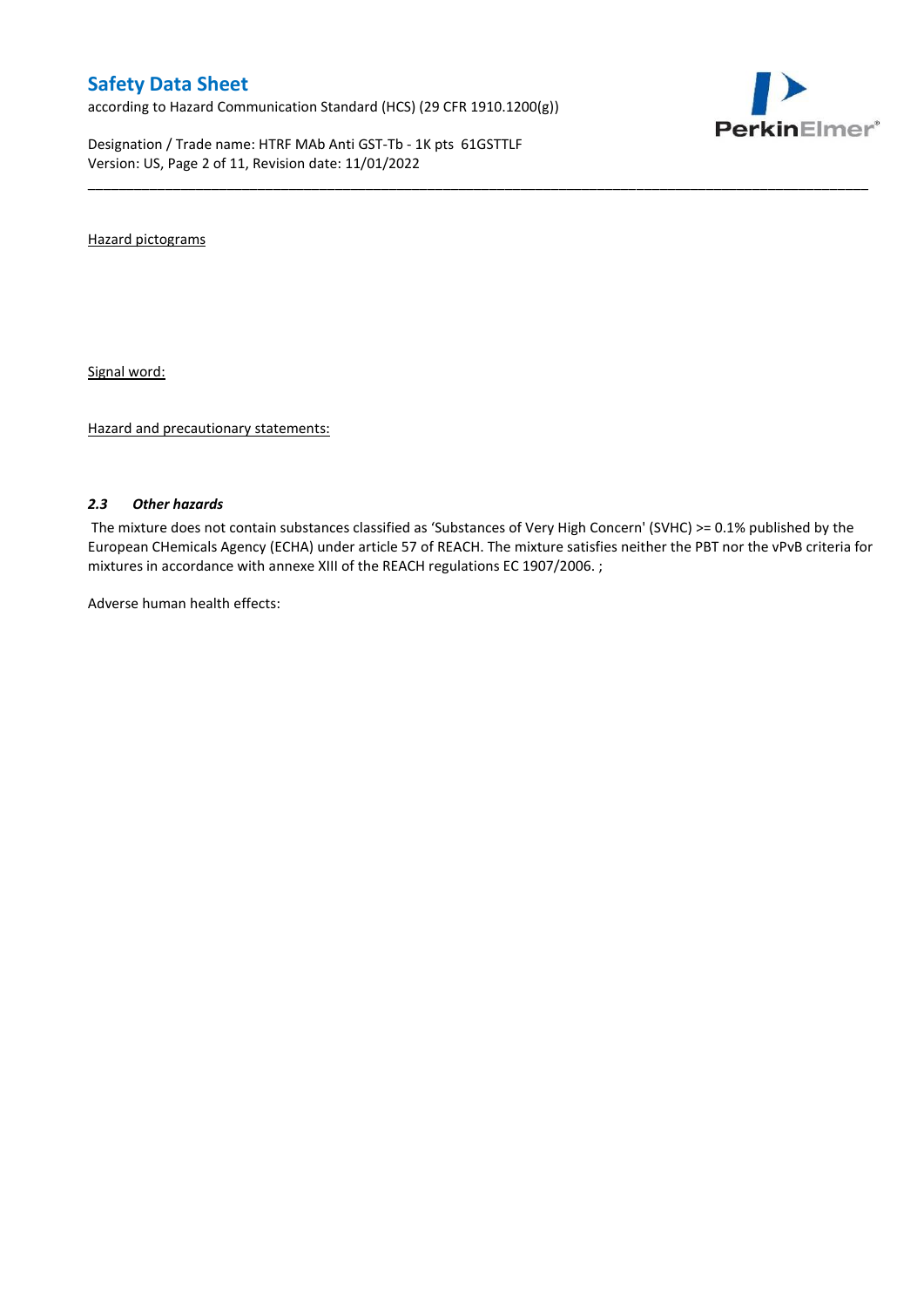according to Hazard Communication Standard (HCS) (29 CFR 1910.1200(g))



Designation / Trade name: HTRF MAb Anti GST-Tb - 1K pts 61GSTTLF Version: US, Page 3 of 11, Revision date: 11/01/2022

### **Section 3 : Composition/information on ingredients**

### *3.2 Mixtures*

Hazardous ingredients:

This mixture does not contain any hazardous substances at the concentration limits given in Regulation (EC) No. 1272/2008 and OSHA Hazard Communication Standard 29 CFR 1910.1200.

\_\_\_\_\_\_\_\_\_\_\_\_\_\_\_\_\_\_\_\_\_\_\_\_\_\_\_\_\_\_\_\_\_\_\_\_\_\_\_\_\_\_\_\_\_\_\_\_\_\_\_\_\_\_\_\_\_\_\_\_\_\_\_\_\_\_\_\_\_\_\_\_\_\_\_\_\_\_\_\_\_\_\_\_\_\_\_\_\_\_\_\_\_\_\_\_\_\_\_\_\_

Additional information:

Full text of H- and EUH-phrases: see SECTION 16.

### **Section 4 : First aid measures**

### *4.1 Description of first aid measures*

**General information**: Do not leave affected person unattended. ; Remove affected person from the danger area and lay down. ;

**Following inhalation**: In case of respiratory tract irritation, consult a physician. ; Provide fresh air. ;

**Following skin contact**:After contact with skin, wash immediately with water ; Remove contaminated clothing ;

**Following eye contact**: After contact with the eyes, rinse with water with the eyelids open for a sufficient length of time, then consult an ophthalmologist immediately. ;

**Following ingestion**: Do NOT induce vomiting. ; Give nothing to eat or drink. ; If accidentally swallowed rinse the mouth with plenty of water (only if the person is conscious) and obtain immediate medical attention. ; **Self-protection of the first aider**:

#### *4.2 Most important symptoms and effects, both acute and delayed*

Symptoms: No known symptoms to date. ; Effects:

### *4.3 Indication of any immediate medical attention and special treatment needed*

Notes for the doctor:

# **Section 5 : Firefighting measures**

#### *5.1 Extinguishing media:*

Suitable extinguishing media: This product is not flammable. Use extinguishing agent suitable for type of surrounding fire ;

#### *5.2 Special hazards arising from the substance or mixture*

Hazardous combustion products: /

### *5.3 Advice for fire-fighters*

Wear Protective clothing. ; Additional information: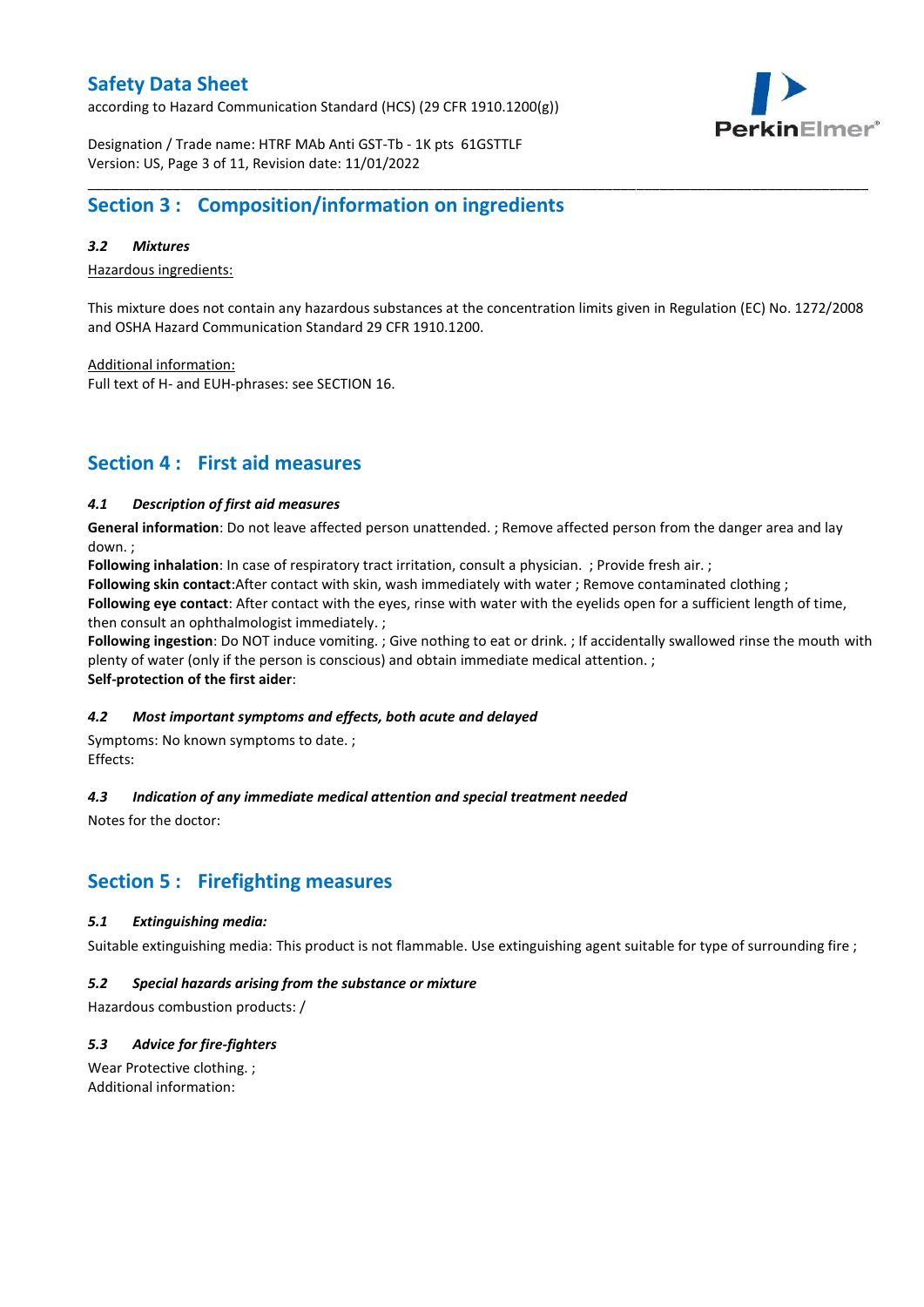according to Hazard Communication Standard (HCS) (29 CFR 1910.1200(g))



Designation / Trade name: HTRF MAb Anti GST-Tb - 1K pts 61GSTTLF Version: US, Page 4 of 11, Revision date: 11/01/2022

### **Section 6 : Accidental release measures**

### *6.1 Personal precautions, protective equipment and emergency procedures*

Emergency procedures: Provide adequate ventilation. ; Emergency procedures: Remove persons to safety. ; Personal precautions: Use personal protection equipment (see section 8). ;

\_\_\_\_\_\_\_\_\_\_\_\_\_\_\_\_\_\_\_\_\_\_\_\_\_\_\_\_\_\_\_\_\_\_\_\_\_\_\_\_\_\_\_\_\_\_\_\_\_\_\_\_\_\_\_\_\_\_\_\_\_\_\_\_\_\_\_\_\_\_\_\_\_\_\_\_\_\_\_\_\_\_\_\_\_\_\_\_\_\_\_\_\_\_\_\_\_\_\_\_\_

### *6.2 Environmental precautions*

Do not allow to enter into surface water or drains. ; Ensure all waste water is collected and treated via a waste water treatment plant. ;

#### *6.3 Methods and material for containment and cleaning up*

For cleaning up: Suitable material for taking up: Absorbing material, organic ; Other information:

### *6.4 Reference to other sections*

Additional information:

# **Section 7 : Handling and storage**

### *7.1 Precautions for safe handling*

#### Protective measures:

Advice on safe handling: Avoid contact with skin, eyes and clothes. ; Avoid: Eye contact ; Avoid: Generation/formation of aerosols ; Avoid: Skin contact ; Avoid: inhalation ; In the immediate working surroundings there must be: Emergency shower installed ; In the immediate working surroundings there must be: Provide eye shower and label its location conspicuously; Wash contaminated clothing immediately. ;

Fire preventions:

Do not eat, drink or smoke in areas where reagents are handled. ; Do not pipet by mouth ; Wear suitable one-way gloves at work ;

Advice on general occupational hygiene : Handle in accordance with good industrial hygiene and safety practice ; Observe technical data sheet. ; Remove contaminated, saturated clothing. ; Wash hands before breaks and after work. ;

### *7.2 Conditions for safe storage, including any incompatibilities*

Requirements for storage rooms and vessels: Keep container tightly closed. ; Keep-store only in original container or in properly labeled containers ; Hints on storage assembly: Materials to avoid:

Further information on storage conditions:

### *7.3 Specific end uses:*

Recommendations on specific end uses: Observe technical data sheet. ;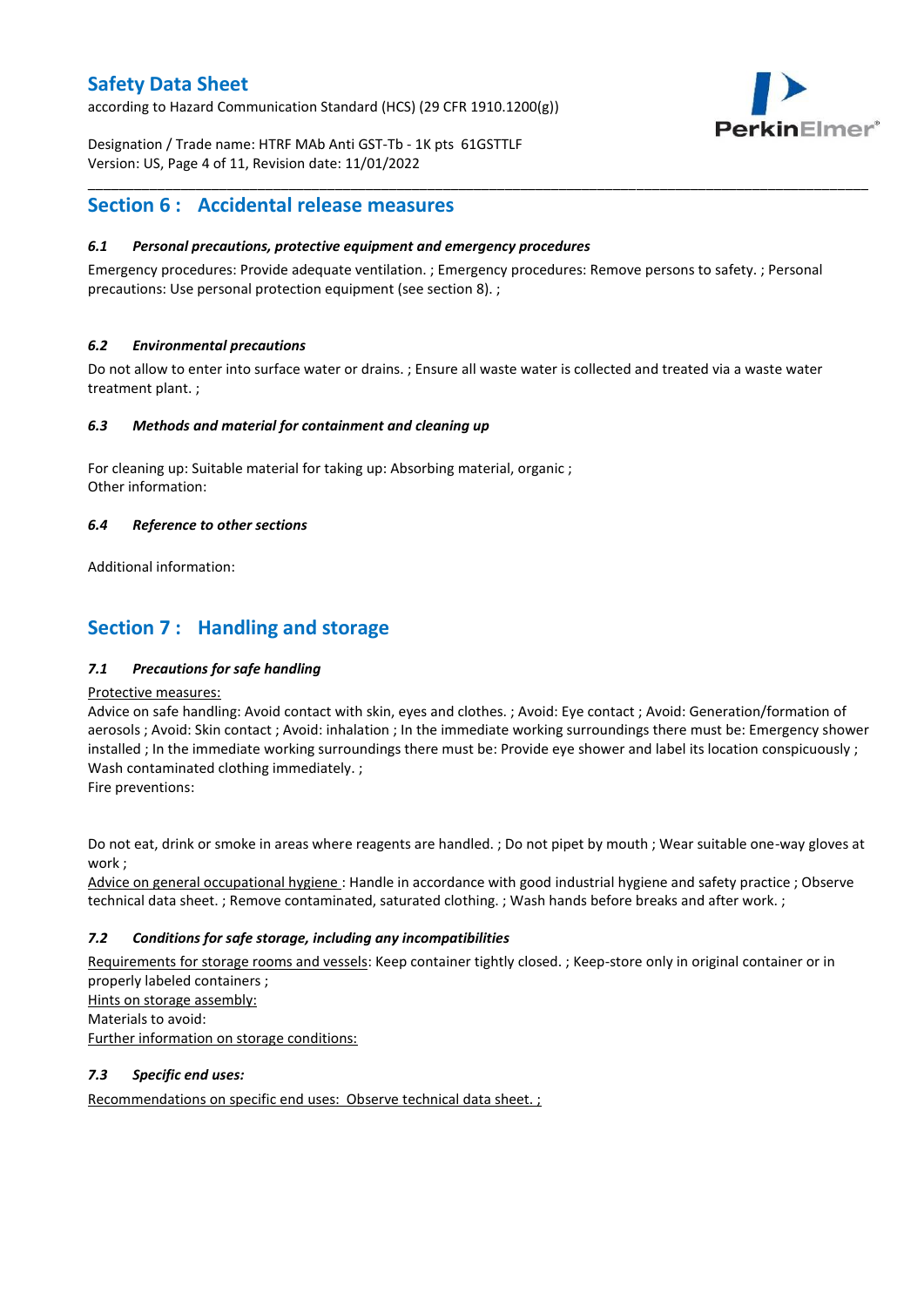according to Hazard Communication Standard (HCS) (29 CFR 1910.1200(g))



Designation / Trade name: HTRF MAb Anti GST-Tb - 1K pts 61GSTTLF Version: US, Page 5 of 11, Revision date: 11/01/2022

# **Section 8 : Exposure controls/personal protection**

### *8.1 Control parameters*

Preliminary remark:

- 8.1.1 Occupational exposure limits:
	- OSHA (USA)

### 8.1.2 DNEL/PNEC-values:

- DNEL worker
- DNEL consumer
- PNEC

#### *8.2 Exposure controls*

8.2.1 Appropriate engineering controls:

Technical measures and appropriate working operations should be given priority over the use of personal protective equipment. See section 7

\_\_\_\_\_\_\_\_\_\_\_\_\_\_\_\_\_\_\_\_\_\_\_\_\_\_\_\_\_\_\_\_\_\_\_\_\_\_\_\_\_\_\_\_\_\_\_\_\_\_\_\_\_\_\_\_\_\_\_\_\_\_\_\_\_\_\_\_\_\_\_\_\_\_\_\_\_\_\_\_\_\_\_\_\_\_\_\_\_\_\_\_\_\_\_\_\_\_\_\_\_

8.2.2 Personal protective equipment:

Eye / Face protection: Safety glasses with side-shields ;

Skin protection: Gloves ; Laboratory coats ;

Respiratory protection:Ensure adequate ventilation ;

Thermal hazards:

8.2.3 Environmental exposure controls:

Consumer exposure control

Measures related to consumer uses of the substance (as such or in mixtures): Measures related to the service life of the substance in articles:

# **Section 9 : Physical and chemical properties**

#### *9.1 Information on basic physical and chemical properties*

**A**ppearance

| $\frac{A_{\text{p}}}{A_{\text{p}}}$ |         |  |  |  |  |
|-------------------------------------|---------|--|--|--|--|
| Physical state                      | Solid ; |  |  |  |  |
| Colour                              | White:  |  |  |  |  |
| Odour                               |         |  |  |  |  |
| Odour threshold (ppm)               |         |  |  |  |  |

|                    | Value | Concentration<br>(mol/L) | Method | Temperature (°C) Pressure (kPa) | Remark |
|--------------------|-------|--------------------------|--------|---------------------------------|--------|
| pН                 |       |                          |        |                                 |        |
| Melting point (°C) |       |                          |        |                                 |        |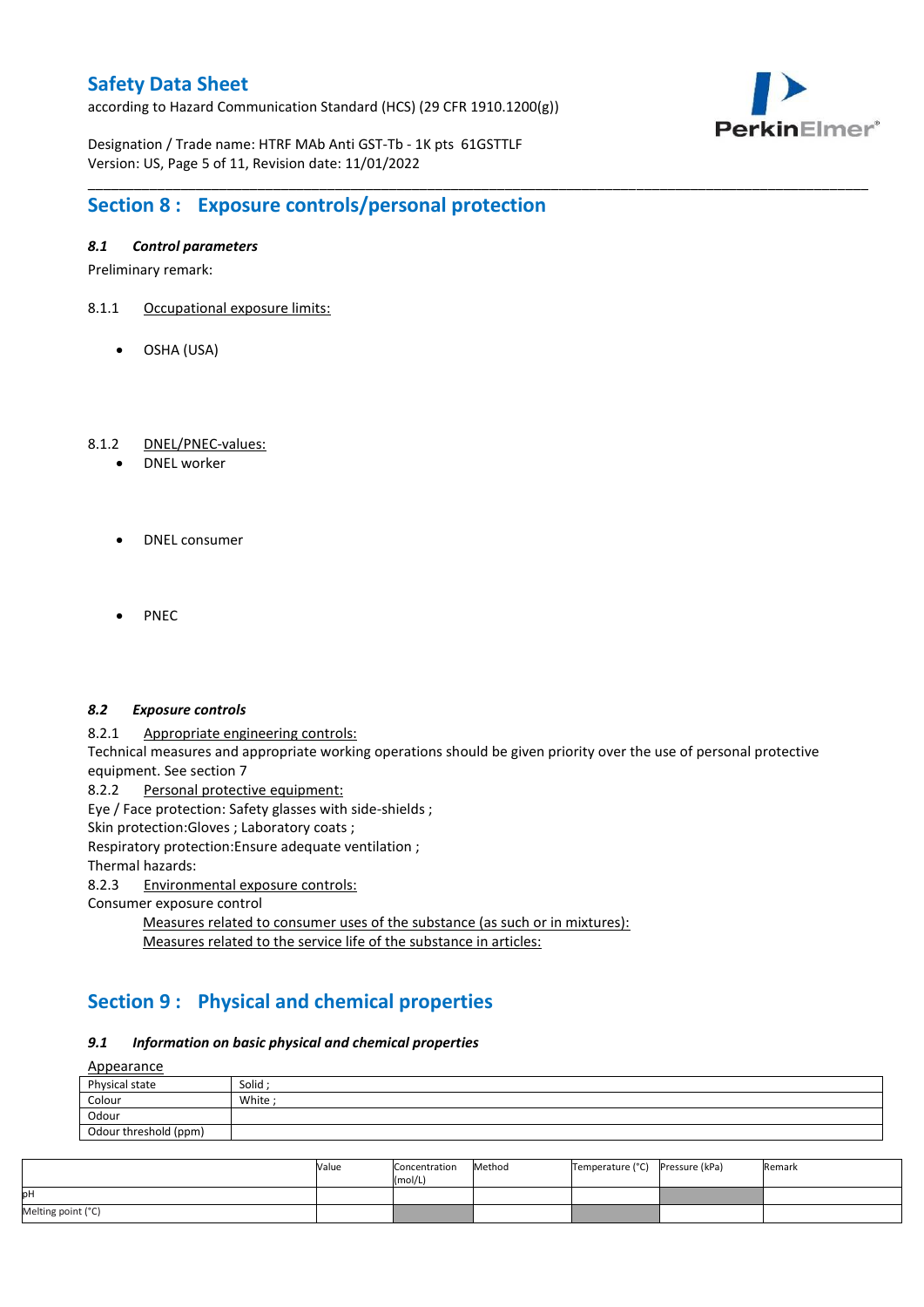according to Hazard Communication Standard (HCS) (29 CFR 1910.1200(g))



Designation / Trade name: HTRF MAb Anti GST-Tb - 1K pts 61GSTTLF Version: US, Page 6 of 11, Revision date: 11/01/2022

| Freezing point (°C)                                         |                                           |                                       |  |  |  |
|-------------------------------------------------------------|-------------------------------------------|---------------------------------------|--|--|--|
| Initial boiling point/boiling range (°C)                    |                                           |                                       |  |  |  |
| Flash point (°C)                                            |                                           |                                       |  |  |  |
| Evaporation rate (kg/m <sup>2</sup> /h)                     |                                           |                                       |  |  |  |
| Flammability (type:) (%)                                    |                                           |                                       |  |  |  |
| Upper/lower<br>flammability or explosive<br>limits          |                                           | Upper explosive limit<br>(%)          |  |  |  |
|                                                             |                                           | Lower explosive limit (%)             |  |  |  |
| Vapour pressure (kPa)                                       |                                           |                                       |  |  |  |
| Vapour density (g/cm <sup>3</sup> )                         |                                           |                                       |  |  |  |
|                                                             |                                           | Density (g/cm <sup>3</sup> )          |  |  |  |
| Densities                                                   |                                           | Relative density (g/cm <sup>3</sup> ) |  |  |  |
|                                                             |                                           | Bulk density (g/cm <sup>3</sup> )     |  |  |  |
|                                                             |                                           | Critical density (g/cm <sup>3</sup> ) |  |  |  |
| Solubility (Type: ) (g/L)                                   |                                           |                                       |  |  |  |
| Partition coefficient (log Pow)<br>n-octanol/water at pH :  |                                           |                                       |  |  |  |
| Auto-ignition temperature (°C)                              |                                           |                                       |  |  |  |
| Decomposition temperature (°C)<br>Decomposition energy : kJ |                                           |                                       |  |  |  |
| Viscosity                                                   |                                           | Viscosity, dynamic (poiseuille)       |  |  |  |
|                                                             | Viscosity, cinematic (cm <sup>3</sup> /s) |                                       |  |  |  |
|                                                             |                                           | Explosive properties                  |  |  |  |
|                                                             |                                           | Oxidising properties                  |  |  |  |

### *9.2 Other information:*

No other relevant data available

# **Section 10 : Stability and reactivity**

#### *10.1 Reactivity*

This material is considered to be non-reactive under normal use conditions. ;

#### *10.2 Chemical stability*

- *10.3 Possibility of hazardous reactions*
- *10.4 Conditions to avoid:*

#### *10.5 Incompatible materials:*

### *10.6 Hazardous decomposition products:*

Does not decompose when used for intended uses. ; Thermal decomposition can lead to the escape of irritating gases and vapors. ;

### **Section 11 : Toxicological information**

Toxicokinetics, metabolism and distribution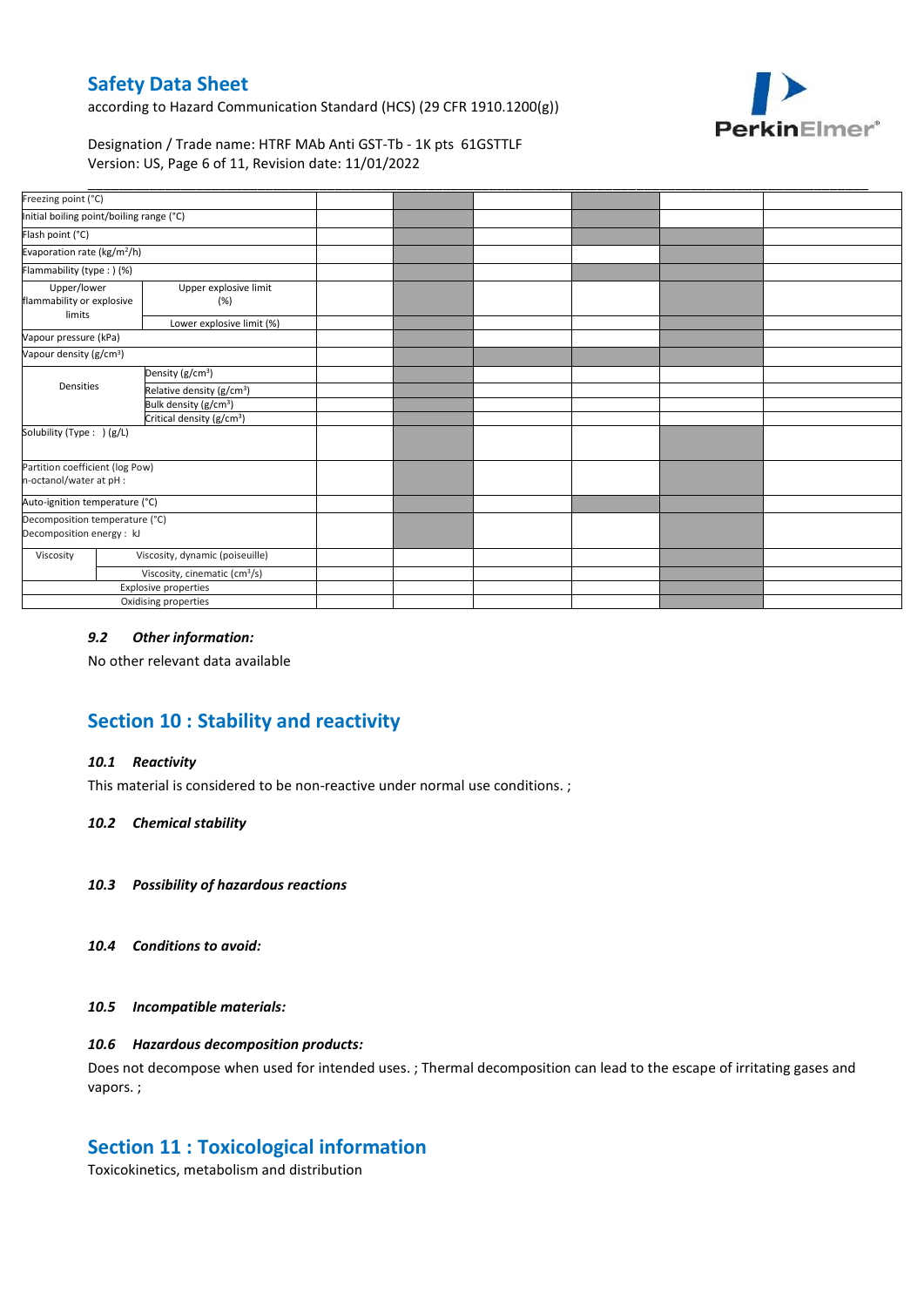according to Hazard Communication Standard (HCS) (29 CFR 1910.1200(g))

\_\_\_\_\_\_\_\_\_\_\_\_\_\_\_\_\_\_\_\_\_\_\_\_\_\_\_\_\_\_\_\_\_\_\_\_\_\_\_\_\_\_\_\_\_\_\_\_\_\_\_\_\_\_\_\_\_\_\_\_\_\_\_\_\_\_\_\_\_\_\_\_\_\_\_\_\_\_\_\_\_\_\_\_\_\_\_\_\_\_\_\_\_\_\_\_\_\_\_\_\_

PerkinElmer®

Designation / Trade name: HTRF MAb Anti GST-Tb - 1K pts 61GSTTLF Version: US, Page 7 of 11, Revision date: 11/01/2022

### *11.1 Information on toxicological effects*

Substances

**Acute toxicity**

Animal data: Acute oral toxicity:

Acute dermal toxicity:

Acute inhalative toxicity:

Practical experience / human evidence: Assessment / Classification: General Remark:

#### **•** Skin corrosion/irritation

Animal data:

In-vitro skin test method: In-vitro skin test result:

Assessment / Classification:

**Eye damage/irritation**

Animal data:

In vitro eye test method: In vitro eye test result: Assessment / Classification:

> C**MR effects (carcinogenity, mutagenicity and toxicity for reproduction)** o Germ cell mutagenicity:

Animal data:

Assessment / Classification:

o Carcinogenicity

Practical experience / human evidence: Animal data:

Other information: Assessment / Classification:

o Reproductive toxicity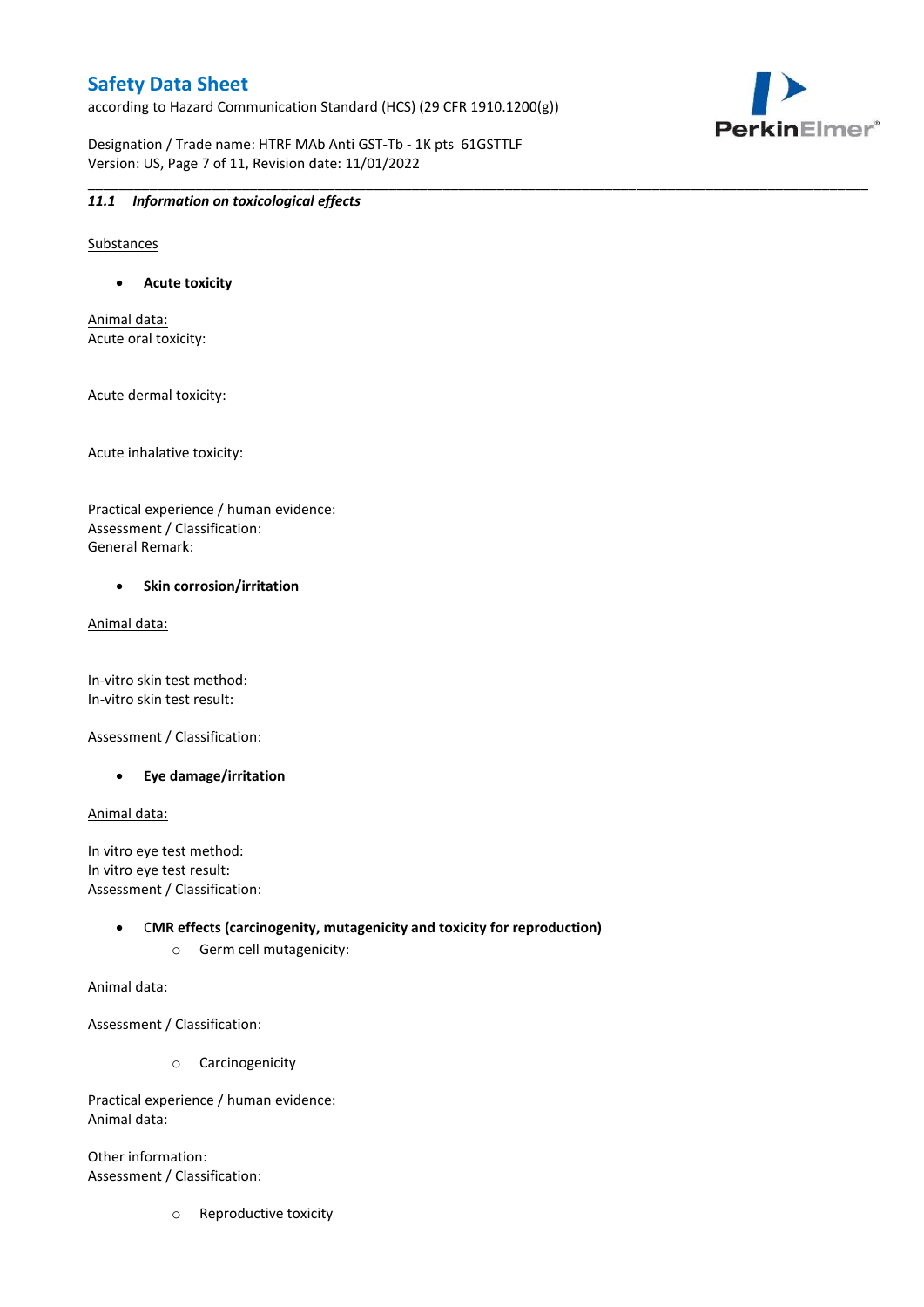according to Hazard Communication Standard (HCS) (29 CFR 1910.1200(g))



Designation / Trade name: HTRF MAb Anti GST-Tb - 1K pts 61GSTTLF Version: US, Page 8 of 11, Revision date: 11/01/2022

\_\_\_\_\_\_\_\_\_\_\_\_\_\_\_\_\_\_\_\_\_\_\_\_\_\_\_\_\_\_\_\_\_\_\_\_\_\_\_\_\_\_\_\_\_\_\_\_\_\_\_\_\_\_\_\_\_\_\_\_\_\_\_\_\_\_\_\_\_\_\_\_\_\_\_\_\_\_\_\_\_\_\_\_\_\_\_\_\_\_\_\_\_\_\_\_\_\_\_\_\_ Practical experience / human evidence: Animal data:

Other information: Assessment / Classification:

Overall assessment on CMR properties:

- **Specific target organ toxicity (single exposure)**
	- o STOT SE 1 and 2

Animal data:

Other information:

o STOT SE 3

Practical experience / human evidence:

Other information: Assessment / Classification:

#### **Specific target organ toxicity (repeated exposure)**

Practical experience / human evidence: Animal data:

Assessment / Classification: Other information

**Aspiration hazard**

Practical experience / human evidence: Experimental data: viscosity data: see SECTION 9. Assessment / Classification: Remark:

11.1.1 Mixtures No toxicological information is available for the mixture itself

# **Section 12 : Ecological information**

In case that test data regarding one endpoint/differentiation exist for the mixture itself, the classification is carried out according to the substance criteria (excluding biodegradation and bioaccumulation). If no test data exist, the criteria for mixture classification has to be used (calculation method); in this case the toxicological data of the ingredients are shown.

#### *12.1 Aquatic toxicity:*

Acute (short-term) fish toxicity

Chronic (long-term) fish toxicity

Acute (short-term) toxicity to crustacea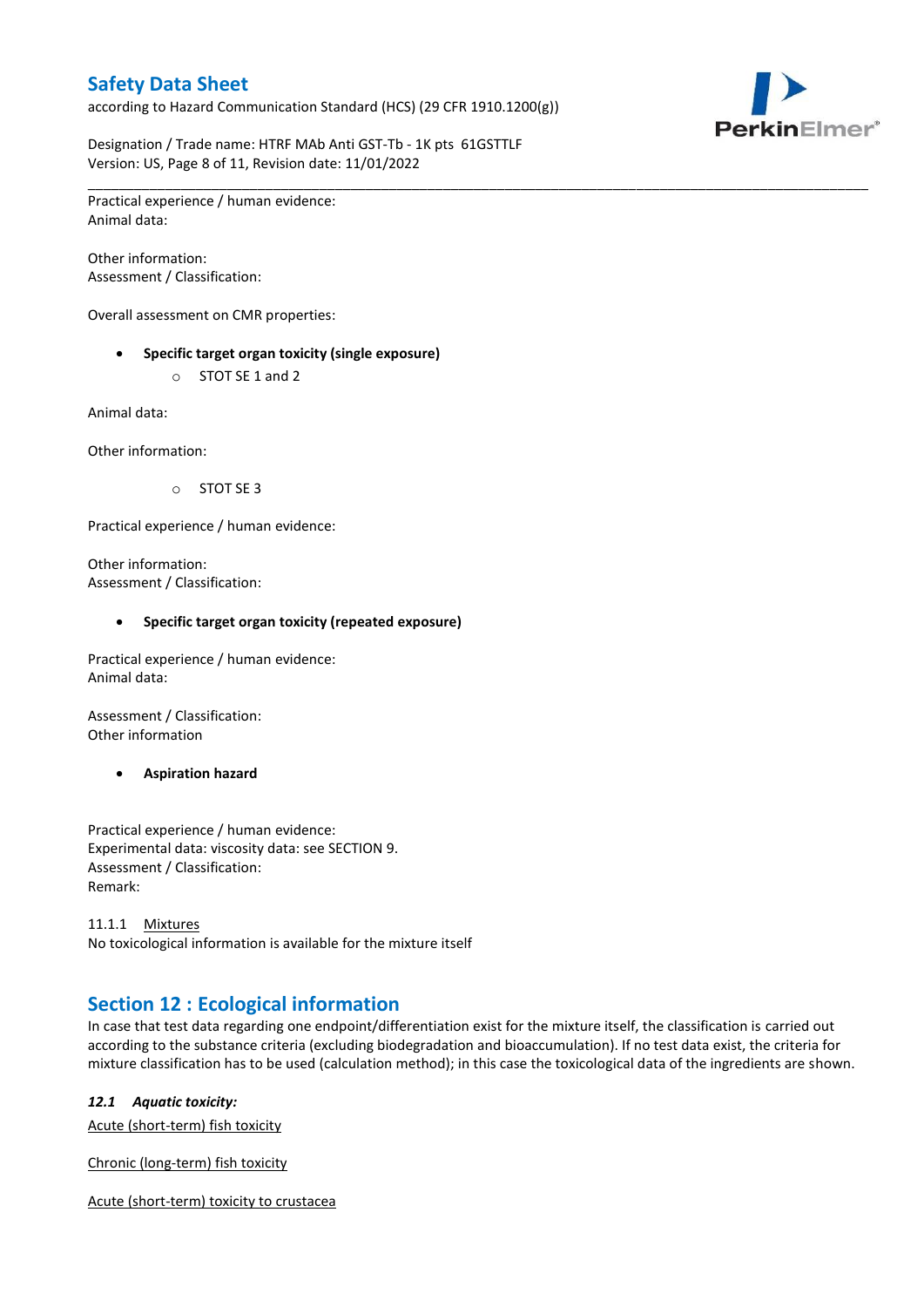according to Hazard Communication Standard (HCS) (29 CFR 1910.1200(g))

\_\_\_\_\_\_\_\_\_\_\_\_\_\_\_\_\_\_\_\_\_\_\_\_\_\_\_\_\_\_\_\_\_\_\_\_\_\_\_\_\_\_\_\_\_\_\_\_\_\_\_\_\_\_\_\_\_\_\_\_\_\_\_\_\_\_\_\_\_\_\_\_\_\_\_\_\_\_\_\_\_\_\_\_\_\_\_\_\_\_\_\_\_\_\_\_\_\_\_\_\_



Designation / Trade name: HTRF MAb Anti GST-Tb - 1K pts 61GSTTLF Version: US, Page 9 of 11, Revision date: 11/01/2022

### Chronic (long-term) toxicity to crustacea

Acute (short-term) toxicity to algae and cyanobacteria

Toxicity to microorganisms and other aquatic plants / organisms

Assessment / Classification:

### *12.2 Persistence and degradability* Biodegradation:

Abiotic Degradation:

Assessment / Classification:

### *12.3 Bioaccumulative potential*

Bioconcentration factor (BCF):

### *12.4 Mobility in soil*

- *12.5 Results of PBT and vPvB assessment*
- *12.6 Other adverse effects:*

Additional ecotoxicological information:

# **Section 13 : Disposal considerations**

#### *13.1 Waste treatment methods*

Waste treatment options: Dispose of waste according to applicable legislation. ;

Other disposal recommendations: Additional information:

# **Section 14 : Transport information**

#### ADR/RID/AND/IMDG/IATA

| UN No.                     |  |
|----------------------------|--|
| UN Proper shipping name    |  |
| Transport hazard class(es) |  |
| Hazard label(s)            |  |
|                            |  |
| Packing group              |  |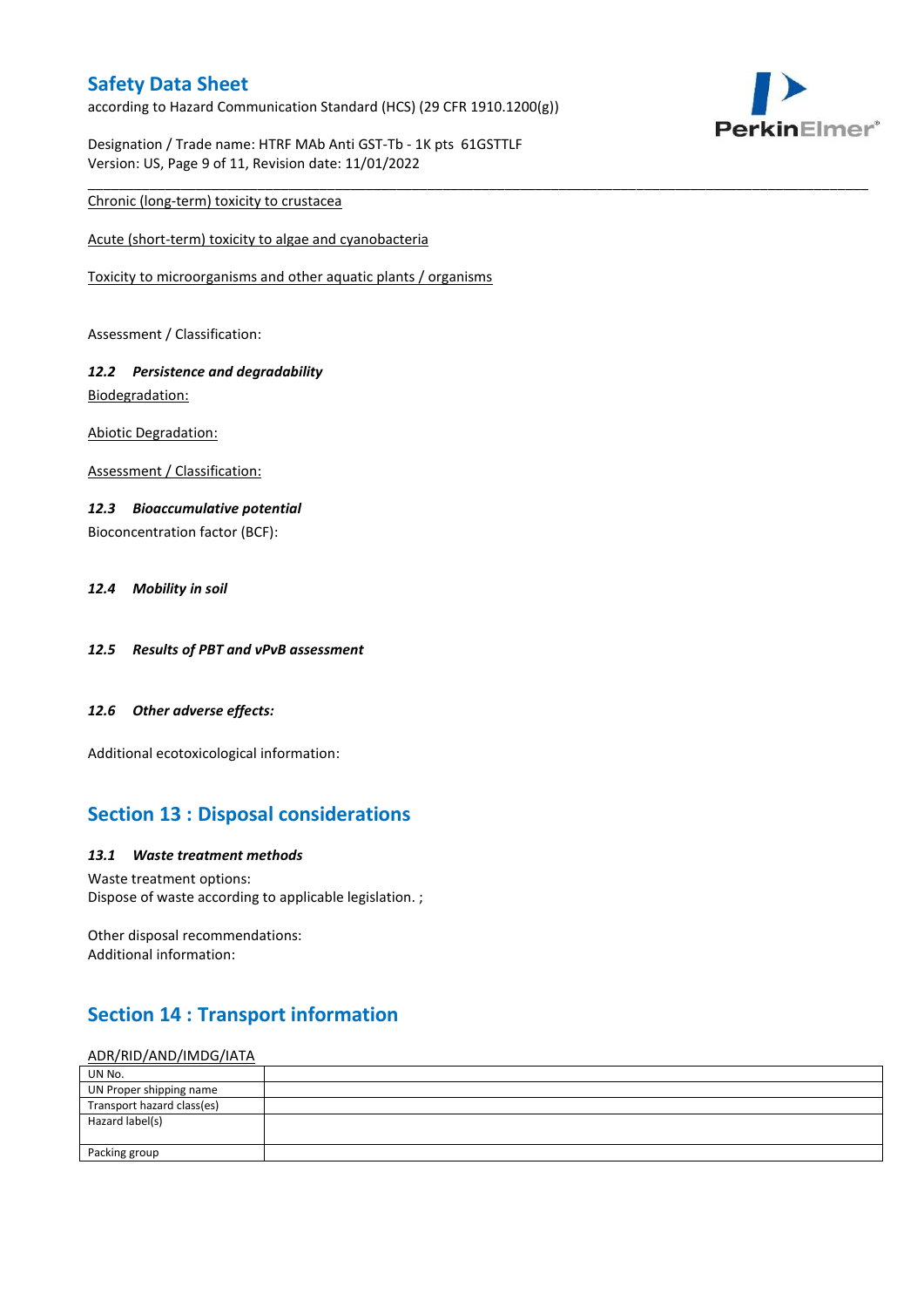according to Hazard Communication Standard (HCS) (29 CFR 1910.1200(g))



Designation / Trade name: HTRF MAb Anti GST-Tb - 1K pts 61GSTTLF Version: US, Page 10 of 11, Revision date: 11/01/2022

### *Transport in bulk according to Annex II of MARPOL 73/78 and the IBC Code*

\_\_\_\_\_\_\_\_\_\_\_\_\_\_\_\_\_\_\_\_\_\_\_\_\_\_\_\_\_\_\_\_\_\_\_\_\_\_\_\_\_\_\_\_\_\_\_\_\_\_\_\_\_\_\_\_\_\_\_\_\_\_\_\_\_\_\_\_\_\_\_\_\_\_\_\_\_\_\_\_\_\_\_\_\_\_\_\_\_\_\_\_\_\_\_\_\_\_\_\_\_

Land transport (ADR/RID) Classification code ADR: Special Provisions for ADR/RID:<br>
Limited quantities for ADR/RID: Excepted Quantities for ADR/RI Excepted Quantities for ADR/RID: Packing Instructions for ADR/RID: Special packing provisions for ADR/RID: Mixed packing provisions: Portable tanks and bulk containers Instructions: Portable tanks and bulk containers Special Provisions: ADR Tank Code: ADR Tank special provisions: Vehicle for tank carriage:  $S$  Special provisions for carriage Packages: Special provisions for carriage Bulk: Special provisions for carriage for loading, unloading and handling: Special Provisions for carriage Operation: Hazard identification No: Transport category (Tunnel restriction code): Sea transport (IMDG) Marine Pollutant: Subsidiary risk(s) for IMDG: Packing provisions for IMDG: Limited quantities for IMDG: Packing instructions for IMDG: IBC Instructions: IBC Provisions: IMO tank instructions: UN tank instructions: Tanks and bulk Provisions: EmS : Stowage and segregation for IMDG: Properties and observations: Inland waterway transport (ADN) Classification Code ADN: Special Provisions ADN: Limited quantities ADN: Excepted quantities ADN: Carriage permitted: Carriage permitted: Provisions concerning loading and unloading: Provisions concerning carriage: Number of blue cones/lights: Remark: Air transport (ICAO-TI / IATA-DGR) Subsidiary risk for IATA: Excepted quantity for IATA: Passenger and Cargo Aircraft Limited Quantities Packing Instructions: Passenger and Cargo Aircraft Limited Quantities Maximal Net Quantity : Passenger and Cargo Aircraft Packaging Instructions : Passenger and Cargo Aircraft Maximal Net Quantity : Cargo Aircraft only Packaging Instructions : Cargo Aircraft only Maximal Net Quantity : ERG code: Special Provisions for IATA:

# **Section 15 : Regulatory information**

#### *15.1 Safety, health and environmental regulations/legislation specific for the substance or mixture*

#### *15.2 Chemical Safety Assessment:*

For the following substances of this mixture a chemical safety assessment has been carried out :